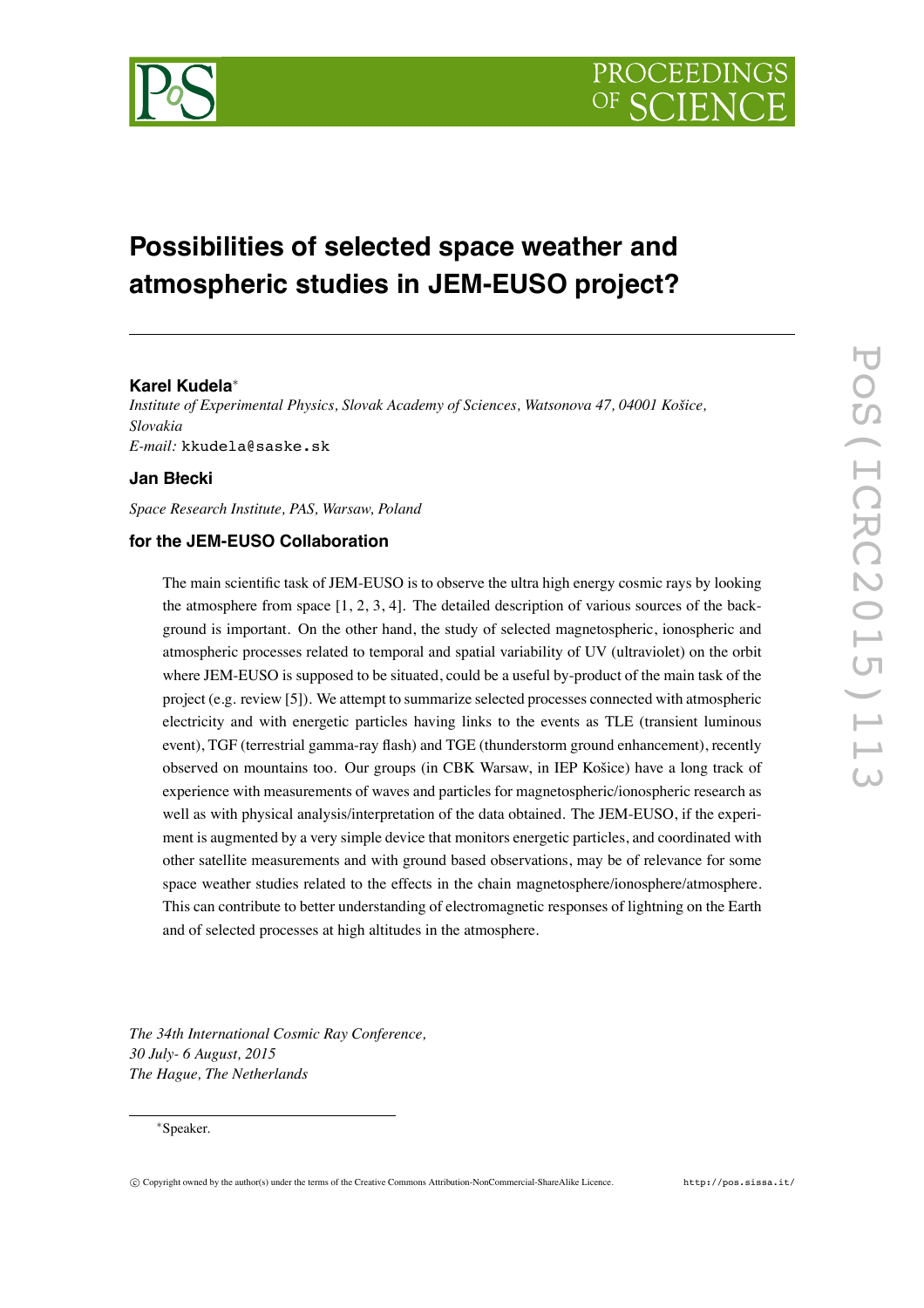#### **1. Introduction**

The atmospheric monitoring system of JEM-EUSO is described recently e.g. in [3]. The slow mode data of JEM-EUSO will allow to monitor also Transient Luminous Events (TLEs). In the following sections we try to survey selected results on space weather-related topics which can be studied in JEM-EUSO mission, if additional simultaneous monitoring of energetic particles and comparison with ground based CR measurements will be done.

#### **2. TLEs and Ionosphere**

The ionospheric lightning refers to various short-lived electrical-breakdown phenomena that occur at higher altitudes than *usual lightning* and storm clouds. TLEs generally last from < 1ms to > 2s, and are associated with interactions between atmosphere, ionosphere and magnetosphere as well as with strong thunderstorm activity. Sprites, jets, elves, halos and trolls are names of various TLEs differing in altitude, dimensions, type of motions and duration (introduction e.g. in [11] and references therein).

Sprites are known as structured optical emissions in the mesosphere produced by lightning discharges, observed at  $\approx$  4090 km above thunderstorms (e.g. [28]). Their production is related to quasi-electrostatic heating and ionisation of the lower ionosphere [29]. [48] reports the ionospheric ELF/VLFmeasurement performed onboard the satellite DEMETER when it was at a distance  $\approx$ 1200 km from a sprite event observed at the top of Śnieźka mountain observatory (1603 m asl) in Poland. A brief history of observations from the Space Shuttle at the beginning of sprite research is in [10].

Contrary to sprites, blue jets project from above a thunderstorm, in narrow structures, to the low ionosphere (40 - 50 km). Elve is the common name for short  $(< 1 \text{ ms in visible and IR light})$ large extending flashes occurring in the lower ionosphere at  $\approx$  90 km due to very strong lightning strokes between a thundercloud and the Earth during night. [9] reports a blue jet propagating upwards from a thundercloud to  $\approx$  70 km. Above  $\approx$  42 km (upper limit for blue jets and lower altitude for sprites) - the flash exhibited some features normally observed in sprites .

ISUAL, on the Roscat 2 satellite, was a scientific instrument specifically devoted to observation of TLE's [51]. By analyzing sprites and halos paper [52] reports a clear transition at  $\approx 75$  km altitude from the upper-diffuse to lower -streamer region of sprites. In [53] the global distribution of various types of TLEs obtained by ISUAL during  $\approx$  3 years of observations is summarized. ISUAL can be used to perform elve survey, to infer the peak current of the elve- producing lightning, and possibly also to check other parameters [17].

Systematic global measurements of UV flashes were done by Tatiana space detectors [15, 16]. In [44] the UV flashes are classified according to the type of their time profiles, and the energy of the flash is estimated. Based on results [31] and experience obtained, project Tatiana-2 [32] improved the system of observation of UV flashes. Data from Tatiana-2 indicated the existence of UV flashes less intense than usual TLEs with a much higher rate than that of UHECR events and having wider latitudinal distribution [40]. The authors stress the importance of such events for the background estimate and for the trigger system. [41] shows two types of atmospheric flashes, namely flashes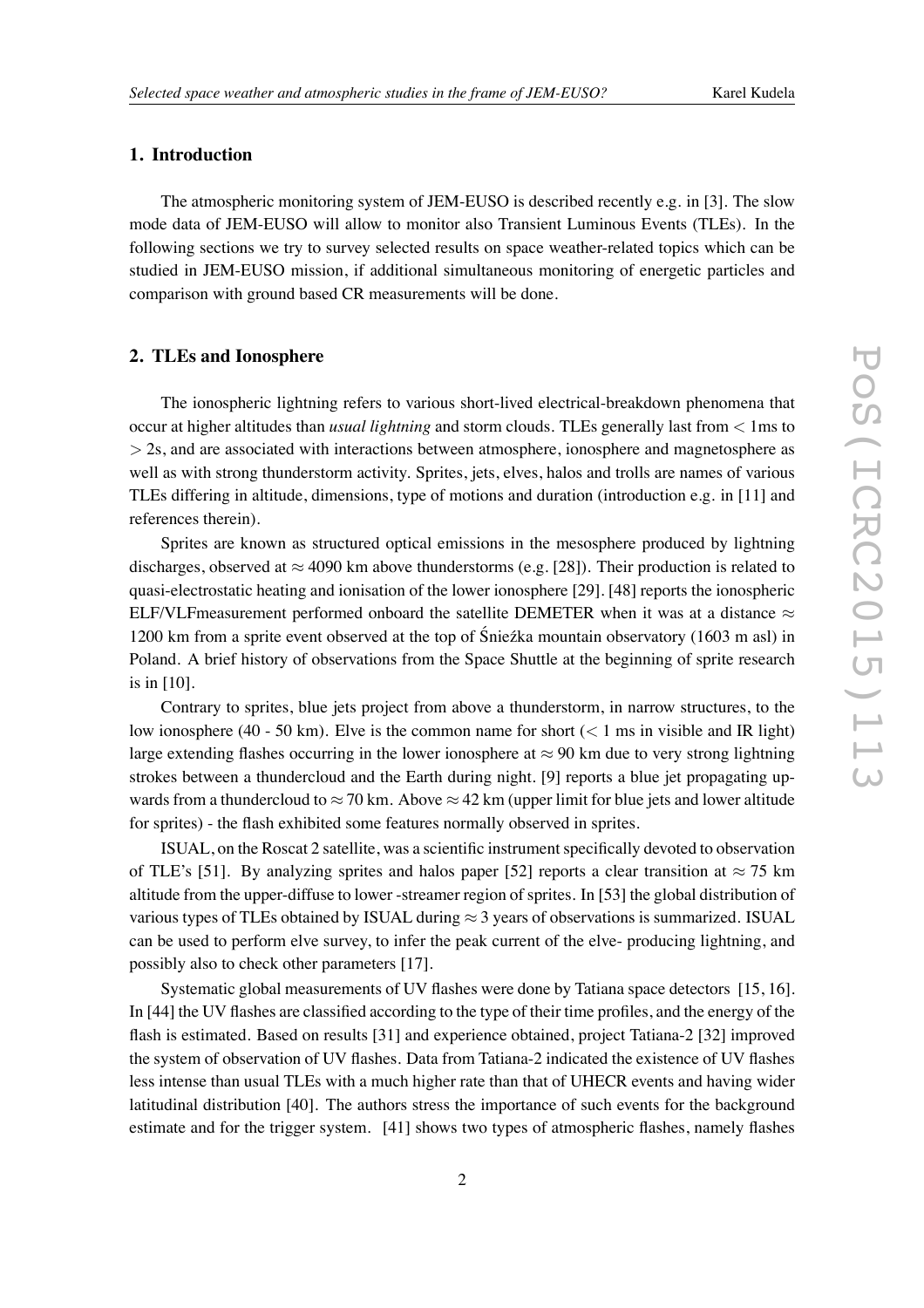with high numbers of photons and those with lower fluxes, the two types differing in geographic distribution: the latter are distributed more uniformly.

Detectors on Tatiana-2 with a higher trigger rate observed a series of flashes not connected with lightning [45]. A review of several Russian missions with the experimental goal to investigate the origin of the high-energy electrons ( *e*) and <sup>γ</sup> ray quanta for specific TLEs and their role in the ionosphere-magnetosphere system, namely Tatiana-2, CHIBIS, RELEC and TUS, is in [39].

#### **3. Atmospheric electricity and Terrestrial Gamma Flashes (TGFs)**

Wilson in 1924 predicted existence of short-lived light flashes over large thunderstorm clouds [12]. Reviews on planetary atmospheric electricity can be found e.g. in [50]. First observations of short pulses of <sup>γ</sup> rays with hard energy spectra consistent with bremstrahlung and related to atmospheric electrical discharges, have been reported from BATSE mission [24] by analysis of  $\approx$  2 years of measurements. The authors indicated that the corresponding flashes originate at altitude above  $\approx$  30 km and proposed an idea, namely that energetic e are related to rare types of highaltitude discharges above thunderstorm regions. TGFs started to be associated with phenomena of that type.

Dwyer [25] on the basis of TGF observations by RHESSI mission proposed that the observed <sup>γ</sup> ray bursts from the atmosphere originate deeper ( < 21 km), and that the relativistic runaway *e* avalanches or EAS alone do not produce TGFs. Instead, the energetic seed particle production most likely involves either relativistic feedback or runaway *e* production in the strong electric field associated with lightning leaders or streamers, similar to the energetic radiation observed on the ground.

Runaway breakdown in air (RB) is stimulated by the presence of a high energy secondary CR. EAS are accompanied by an effective local growth of the number of secondary CR with strong influence on the RB process [19, 20]. The existence nowaday of satellite and ground based systems which obtain regularly a large amount of observational radio frequency (RF) data could allow to use them in combination with other methods for effective study of high energy CR. The improved sensitivity and absolute timing accuracy of Gamma-ray burst monitor (GBM) at Fermi brought new information about TGFs. A study associating RF discharges with e in the showers of particles that produce TGFs, based on Fermi measurements, is in [30].

A concept of an avalanche type increase of a number of runaway e in air under the action of the thunderstorm electric field which could take place during a thunderstorm, stimulated by CR secondaries was proposed in [21]. Authors of [22] found strong 511 keV  $e^+$  annihilation lines, demonstrating that these TGFs also contain substantial  $e^+$  components. Pair production occurs in conjunction with some terrestrial lightning and most likely all TGFs are injecting *e* + *e* − beams into the near Earth environment. [23] analyzed 30 kHz RF emissions (sferics - broadband electromagnetic pulse occuring due to natural atmospheric discharges) from lightning discharges associated with TGFs recorded by the RHESSI satellite. Brief increases of dose at aircraft due to lightning discharge or a TGF event are estimated in [8]. Papers [42, 43] discuss (among other subjects) the experimental evidences of the relationships between CR flux and atmospheric current and lightning. Review of TGF studies is e.g. in [14].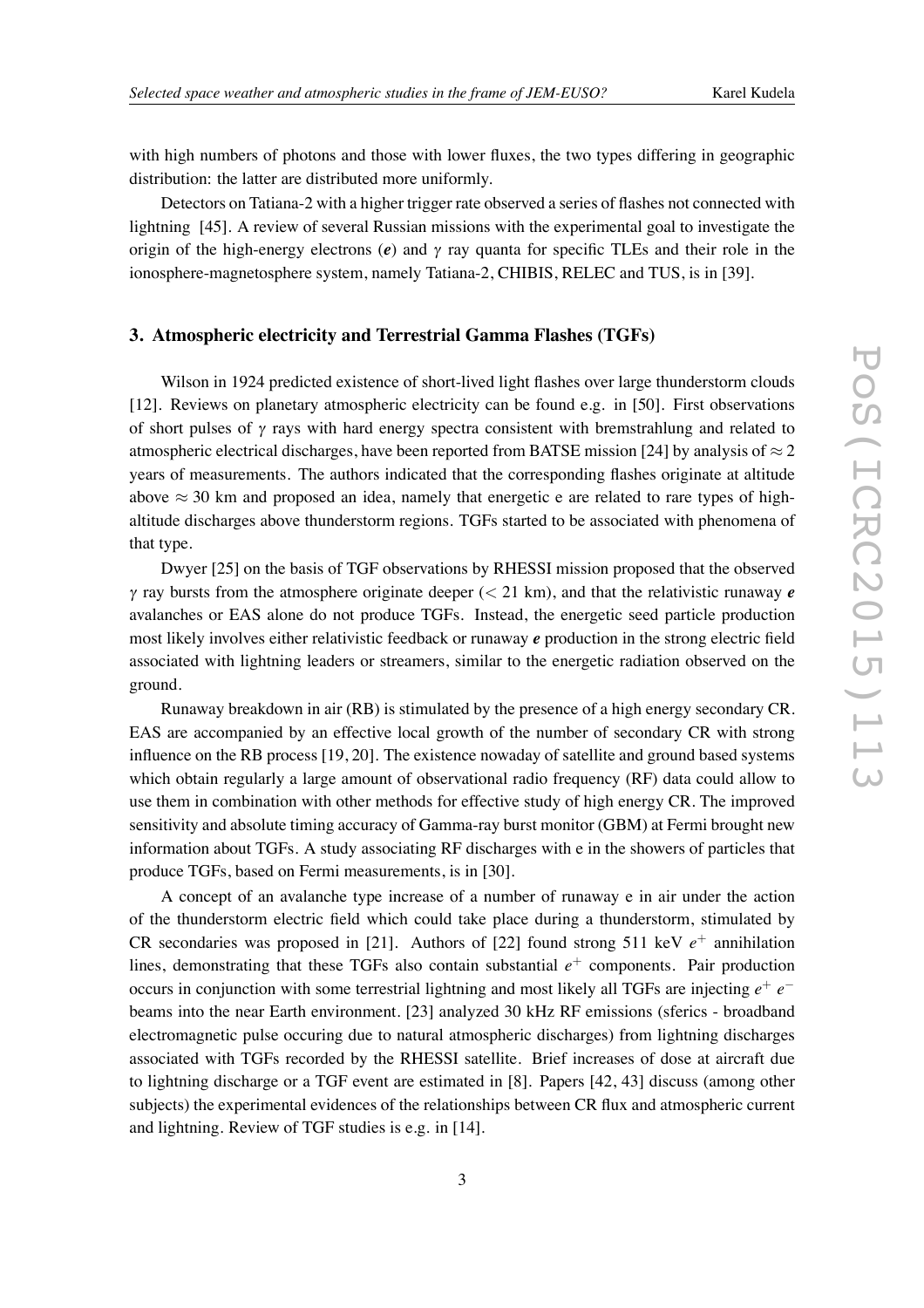#### **4. Energetic electrons and UV flux**

Fluxes of suprathermal e as well as e accelerated to relativistic energies, present in the magnetosphere, are highly variable both in temporal as well as in spatial sense, especially during magnetospheric substorms, which leads to variable flux precipitating to the atmosphere (e.g. [33, 34]) and remain of interest in the research of sources, acceleration, losses and transport processes within the magnetosphere (e.g.  $[35]$ ). The e have a specific link to the status of the ionosphere as well as to atmospheric electricity processes and thus also to UV emissions.

UV emissions of the nightside atmosphere have been simultaneously studied with e fluxes > 70 keV by the Universitetskii-Tatiana satellite. The analysis led to the conclusion that the mean intensity of UV radiation at high latitudes is correlated with the e fluxes (UV increases observed at higher latitudes than those of e), but it is not the case with the SAA [36]. Statistical analysis found three latitudinal regions of enhanced UV emission [37]. While at high geomagnetic latitudes  $(L > 4)$  the UV emission observed can be explained by *e* precipitation, at low geomagnetic latitudes  $(L < 2.5)$  the UV enhancements are higher than those expected just from e precipitation - other mechanism is needed for explanation. [37] concludes that the origin of UV enhancements at middle latitudes (2 < L < 4) is still unclear and requires further studies. Simultaneous measurement of UV, energetic *e* and other high energy particles on Tatiana 1 and 2 satellites allowed to obtain several results important also for understanding the energetic particle dynamics in near-Earth space [39]. Review of the results including those obtained in study of transient events in the atmosphere can be found e.g. in [38] and in references therein.

Lightning is related to whistler waves. The first satellite with simultaneous in-situ observations of whistlers and lightning-induced energetic particle bursts, namely DEMETER, brought new information about e bursts related to the lightnings and whistlers (e.g. [46]). Enhancement of hard X-rays (bremsstrahlung by energetic *e*) was observed in regions geomagnetically conjugated to the site of thunderstorm activity on CORONAS-I satellite [47].

Detection of high energy *e*, if added to the concept of JEM EUSO, is important not only for correlative studies with various types of optical flashes. Different orbit of ISS compared e.g. to that of Tatiana-type provides different parts in (L,B) space. Importance of e below radiation belts (quasi-trapped - drifting azimuthally before entering the SAA - named also as *forbidden*) for total electron content (TEC), was shown e.g. in [55]. There are known relations of seismic events to ELF/VLF waves (e.g. [56]), but also changes of high energy *e* flux is reported to be related to seismicity (e.g. [57, 58] among others).

#### **5. Ground based CR / other particle observations related to atmospheric electricity**

In past years, response to atmospheric electricity is reported from ground based observations of secondary CR and from thermal neutron (n) detection. [26] reports short and sharp increases in low energy n count rate simultaneous with a lightning discharge occurring in vicinity of the detector. Measurements with high time resolution at Tian Shan indicate highly correlated short n signals (bursts  $\approx 200 - 400 \mu s$ ) observed by three types of detectors placed at different positions: He3 counters (with and without polyethylene moderator) and neutron monitor (NM) in time coincidence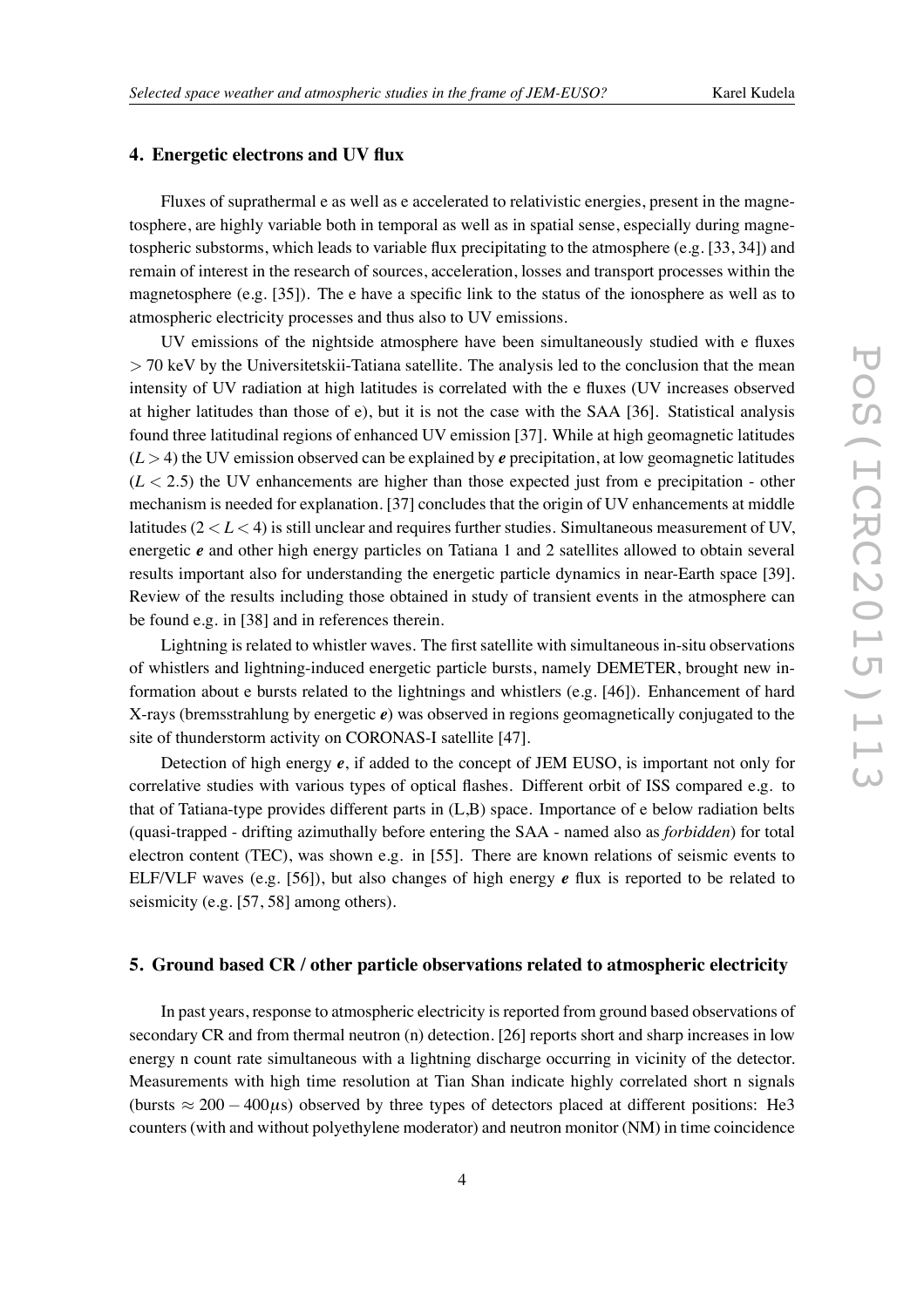with thunderstorms [27]. This implies n of various energies, temporary/spatially correlated, are generated during thunderstorm discharges.

Simultaneous enhancements of  $\gamma$  ray and n fluxes during thunderstorm ground enhancements at ≈ 3200 m in Aragats Space Environmental Center (ASEC) are reported in [18]. Photonuclear reactions of the  $\gamma$  rays born in the RB (now referred to as relativistic runaway e avalanche, RREA) process with the air were considered as the main process responsible for the copious n production. The authors of [18] consider also the mesoatom nuclei decay as a possible source of additional n observed by NM due to increase of  $\mu$ -accelerated in the thunderclouds. A huge event observed at ASEC by several detectors supports the existence of long-lasting particle multiplication and acceleration mechanisms in the thunderstorm atmosphere [13]. Authors present the energy spectra of *e* and <sup>γ</sup> rays from particle avalanches.

Nowadays there are operating several systems/networks of lightning observations, some of them described e.g. in [6, 7]. At Lomnický štít (2634 m asl), in addition to measurements by NM, since February 2014 there is in operation detector system SEVAN [49]. Short spikes in the channel 1 not accompanied with increases in second and third channel (this corresponds mainly to *e*<sup>−</sup> or *e*<sup>+</sup> impact) are observed sometimes in time coincidence with strong thunderstorms as deduced from LINET data and/or from the direct observations at the mountain.

#### **6. Concluding remarks**

Characteristics of TLE's have been described by different groups working with detectors on the orbit and on the ground. JEM EUSO is unique in its time and spatial resolution that allows it to see time evolution of the subtle structure (filamentation) of TLE's. There will be two more experiments dedicated to measuring of TLEs in orbit soon (ASIM and TARANIS [61], [62]). Data sets produced by all these experiments may create an exceptional chance to further investigate the physical nature of the TLEs.

Since [24] the intense γ ray flashes of atmospheric origin are observed. Energetic e are probably precipitating also in geomagnetically conjugated point to strong lightning. TGFs must be created > 30 km to escape absorption in atmosphere. Few past years there are observations of *counterparts?* of lightning induced TGFs at high altitudes - the TGEs on the ground [54]. There are links between atmospheric processes and secondary CR. These processes, however, occur at lower altitudes and are observed on the ground.

In addition to the main JEM-EUSO physical tasks it may be of interest to check the possibility of putting additional energetic e (e.g. that based on [59] with high flexibility) and <sup>γ</sup> ray monitoring detector (using e.g. experience from CORONAS-F [60]) and to coordinate the JEM-EUSO observations with other satellites targeted to ionospheric/magnetospheric phenomena research as well as with ground based CR measurements, especially on mountains.

**Acknowledgment:** KK wishes to acknowledge VEGA agency project 2/0040/13 and SAV for support, JB has been supported by grant NCN 2014/13/B/ST10/01285. Correponding authors acknowledge Dr. Valerie Connaughton for important information about TGFs results obtained from Fermi mission.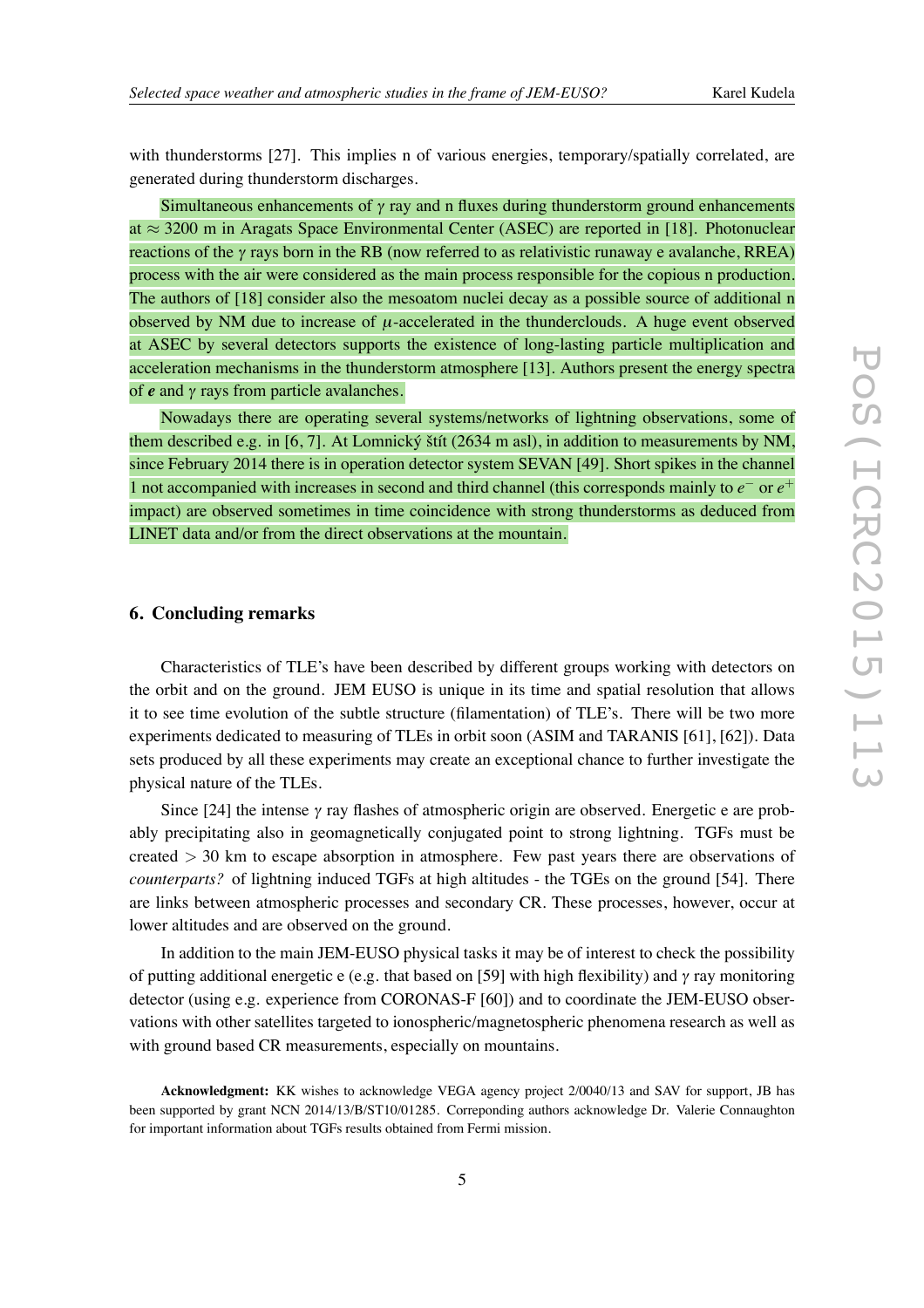#### **References**

- [1] T. Ebisuzaki et al., *The JEM-EUSO mission*, Adv. Space Res., **53**, 10, 1499-1505 (2014)
- [2] M. Bertaina, E. Parizot et al., *The JEM-EUSO mission: a space observatory to study the origin of Ultra-High Energy Cosmic Rays, Nucl. Phys. B - Proc. Suppl.* , **256-257**, pp. 275-286 (2014)
- [3] M. D. Rodriguez Frias et al., *The Atmospheric Monitoring System of the JEM-EUSO Space Mission* , arXiv:1501.04821v1 (astro-ph.IM) 20 Jan 2015
- [4] J.H. Adams Jr. et al., *An evaluation of the exposure in nadir observation of the JEM-EUSO mission* , Astroparticle Physics, **44**, 76, 90 (2013).
- [5] J. B łecki, et al., *What New Science of TLE can be done with JEM EUSO Experiment*, presentation at JEM-EUSO meeting, Palermo, Italy, June 10, 2014.
- [6] H.-D. Betz, et al., *LINET An International VLF/LF Lightning Detection Network in Europe* , Atmospheric Research, **91**, p. 564âÅ § 573 (2009).
- [7] H. Höller, et al., *Lightning characteristics observed by a VLF/LF lightning detection network (LINET) in Brazil, Australia, Africa and Germany*, Atm. Chem. Phys., **9**, 7795 (2009)
- [8] J.R. Dwyer et al., *Estimation of the fluence of high energy electron bursts produced by thunderclouds and the resulting radiation doses received in aircraft*, J. Geopys. Res., **115**, D9 (2010)
- [9] V.P. Pasko et al., *Electrical discharge from a thundercloud top to the lower ionosphere*, Nature **416** , 152-154, 14 March 2002
- [10] W.L. Boeck et al., *The role of the space shuttle videotapes in the discovery of sprites, jets and elves*, J. Atmos. Solar-Terr. Phys., **60**, 669-677 (1998)
- [11] E.R. Williams, *Sprites, elves and glow discharge tubes*, Physics Today, **54** (11), 41, (2001)
- [12] C.T.R. Wilson, *The electric field of a thundercloud and some of its effects*, Proc. Phys. Soc. London **37** 32D (1924)
- [13] A.A. Chilingarian et al., *Ground-based observations of thunderstorm-correlated fluxes of high energy electrons, gamma rays and neutrons*, Phys. Rev. D **82**, 043009 (2010)
- [14] J.R. Dwyer et al., *High-Energy Atmospheric Physics: Terrestrial Gamma-Ray Flashes and Related Phenomena*, Space Sci Rev., DOI 10.1007/s11214-012-9894-0 (2012)
- [15] G.K. Garipov et al., *Ultraviolet Flashes in the Equatorial Region of the Earth*, JETP Lett., **82**, 4, 185 (2005)
- [16] G.K. Garipov et al., *Ultraviolet Radiation Detector of the MSU Research Educational Microsatellite Universitetskii-Tat'yana*, Instr. and Experim. Techn., **49**, 1, 126-131 (2006)
- [17] S.C. Chang et al., *ISUAL far-ultraviolet events, elves, and lightning curren t*, J. Geophys. Res., **115** , A00E46, doi:10.1029/2009JA014861 (2010)
- [18] A. Chilingarian et al., *Neutron bursts associated with thunderstorms*, Phys. Rev. D **85**, 085017 (2012)
- [19] A.V. Gurevich and K.P. Zybin, *High energy cosmic ray particles and the most powerful new type discharges in thunderstorm atmosphere*, Phys. Lett. A**329**, 341-347 (2004)
- [20] A.V. Gurevich et al., *Lightning initiation by simultaneous effect of runaway breakdown and cosmic ray showers*, Phys. Lett. A**254**, 79-87 (1999)
- [21] A.V. Gurevich et al., *Runaway electron mechanism of air breakdown and preconditioning during a thunderstorm*, Phys. Lett. A165, 463âÅ § 468 (1992)
- [22] M.S. Briggs et al.., *Electron-positron beams from terrestrial lightning observed with Fermi GBM.* , Geophys.Res.Lett. **38**, L02808 (2011)
- [23] S.A. Cummer et al., *Measurements and implications of the relationship between lightning and terrestrial gamma ray flashes*, Geophys. Res. Lett., **32**, L08811, (2005)
- [24] G.J. Fishman et al., *Discovery of Intense Gamma-Ray Flashes of Atmospherc Origi n*, Science, New Series, **264**, No 5163, 1313-1316 (May 27, 1994)
- [25] J.R. Dwyer, *Source mechanisms of terrestrial gamma-ray flashes*, J. Geophys. Res., **113**, D10103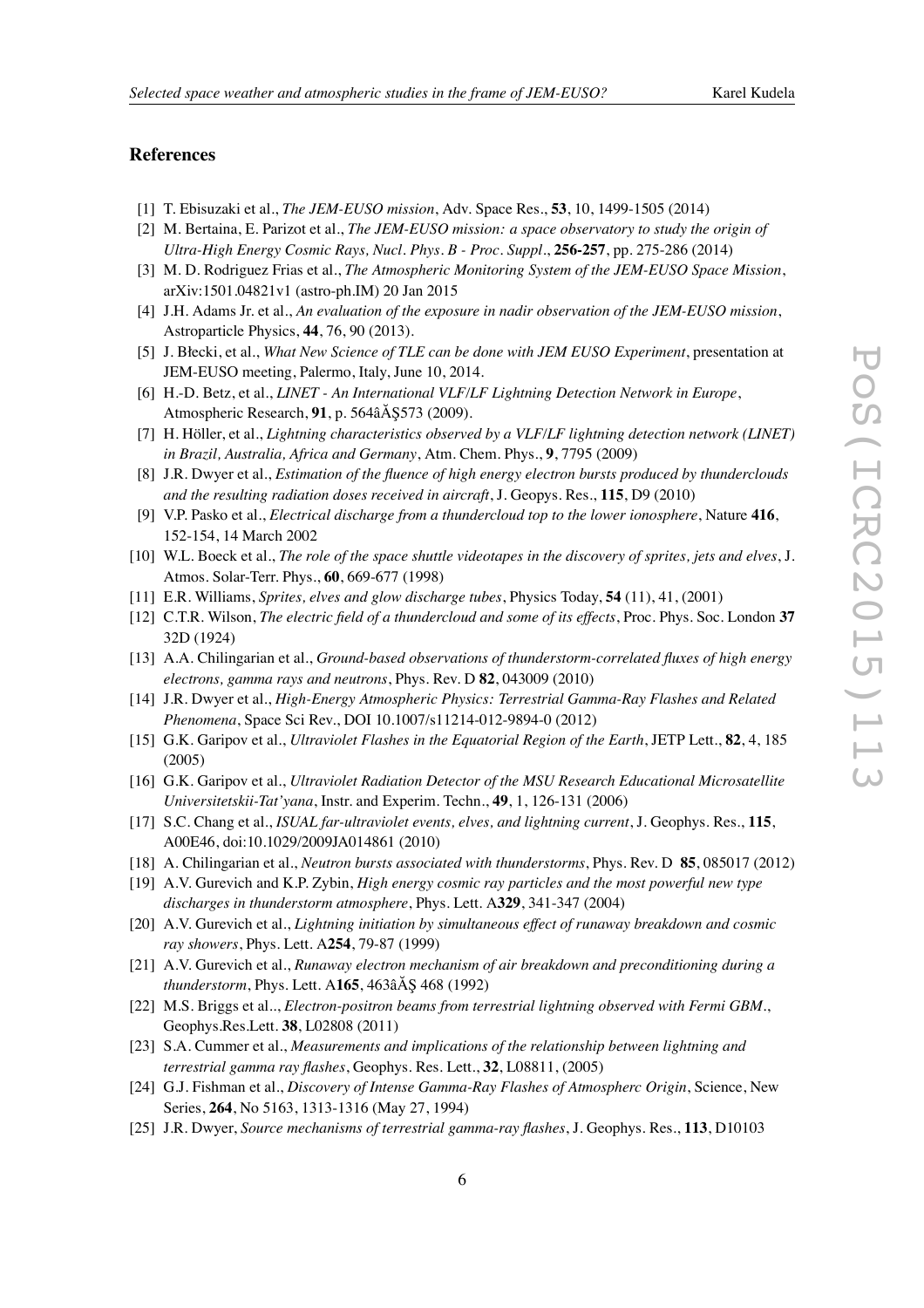(2008)

- [26] I.M. Martin and M.A. Alves, *Observation of a possible neutron burst associated with a lightning discharge?*, J. Geophys. Res., **115**, A00E11, (2010)
- [27] A.V. Gurevich et al., *The time structure of neutron emission during atmospheric discharge*, Atmos. Res., **164** -**165**, 339-346 (2015)
- [28] D.D. Sentman et al., *Preliminary results from Sprites94 Aircraft Campaign: 1. Red sprites*, Geophys. Res. Lett., **22**(10), 1205-1208, doi:10.1029/95GL00583 (1995)
- [29] V.P. Pasko et al., *Sprite produced by quasielectrostatic heating and ionization in the lower ionosphere* , J. Geophys.. Res., **102**(A3), 4529-4561, Doi:10.1029/96JA03528 (1997)
- [30] V. Connaughton et al., *Radio signals from electron beams in terrestrial gamma ray flashes*, J. Geophys. Res., **118**, p 2313-2320 (2013)
- [31] V.A. Sadovnichy et al., *First results of investigating the space environment onboard the Universitetsky-Tatiana satellite*, Cosmic Res., **45**, 273-282 (2007)
- [32] G..K. Garipov et al., *Program of transient UV event research at Tatiana-2 Satellite*, J. Geophys. Res., **115**, A00E24, doi: 10.1029/2009JA01 (2010)
- [33] M.J. Beharell et al., *Substorm-induced energetic electron precipitation: Morphology and prediction* , J. Geophys. Res. **120**, 2993-3008, doi: 10.1002/2014JA020632 (2015)
- [34] L.L. Lazutin, *On radiation belt dynamics during magnetic storms*, Adv. Space Res., **49**, 302 (2012)
- [35] J.C. Foster et al., *Prompt Energization of Relativistic and Highly Relativistic Electrons During a Substorm Interval: Van Allen Probes Observations*, Geophys. Res. Lett., **41**, 20-25, doi:10.1002/2013GL058438, Jan. 16, 2014.
- [36] N.A. Vedenkin et al., *Atmospheric Ultraviolet Light and Comparison of its Intensity with the Variation of Electron Flux with Energies Higher than 70 KeV in Satellite Orbit (According to Universitetskii-Tatiana Satellite Data)*, Moscow Univ. Phys. Bull., **64**, 4, 450-454 (2009)
- [37] A.V. Dmitriev et al., *Latitudinal profile of UV nightglow and electron precipitations*, Planetary and Space Science **59**, 733-740 (2011)
- [38] V.A. Sadovnichy et al., *Investigations of the Space Environment Aboard the Universitetsky-Tat'yana and UniversitetskyâA ¸STat'yana-2 Microsatellites ˘* , Sol. Syst. Res. **45**, 1, 3-29 (2011)
- [39] M.I. Panasyuk et al., *Transient luminous event phenomena and energetic particles impacting the upper atmosphere: Russian space experiment programs*, JGR, **115**, A00E33, (2010)
- [40] P.A. Klimov et al., *Analysis of UV flashes measured by Universitetsky-Tatiana-2 satellite as significant factor of TUS detector operation*, paper at 33rd ICRC, Rio de Janeiro (2013)
- [41] V.S. Morozenko, *Background effects in night atmosphere of Earth for meaurements of Ultra high energy CR with use of orbital detector (in Russian)*, PhD thesis, Moscow, p. 141 (2014)
- [42] Yu.I. Stozhkov, *The role of cosmic rays in the atmospheric processes*, J. Phys. G: Nucl. Part. Phys. **29** 913. doi:10.1088/0954-3899/29/5/312 (2003)
- [43] A.K. Singh et al., *Impact of galactic cosmic rays on Earth's atmosphere and human health*, Atmos. Environ., **45**, 3806-3818 (2011)
- [44] G.K. Garipov et al., *Time and Energy Characteristics of UV Flashes in the Atmosphere: Data of the Universitetsky-Tatiana Satellite*, Cosmic Res., **49**, 5, 391-398 (2011)
- [45] N.N. Vedenkin et al., *Atmospheric Ultraviolet and Red-Infrared Flashes from Universitetsky-Tatiana-2 Satellite Data*, JETP, **113**, 5, 782-791 (2011)
- [46] U.S. Inan et al., *DEMETER satellite observations of lightning-induced electron precipitation* , Geophys. Res. Lett., **34**, L07103, doi:10.1029/2006GL029238 (2007)
- [47] R. Bučík et al., *Satellite observations of lightning-induced hard X-ray flux enhancements in the conjugate region*, Ann. Geophys., **24**, 7, 1969-1976 (2006)
- [48] J. B łecki et al., *ELF and VLF signatures of sprites registered onboard the low altitude satellite DEMETER*, Ann. Geophys., **27**, 2599-2605 (2009)